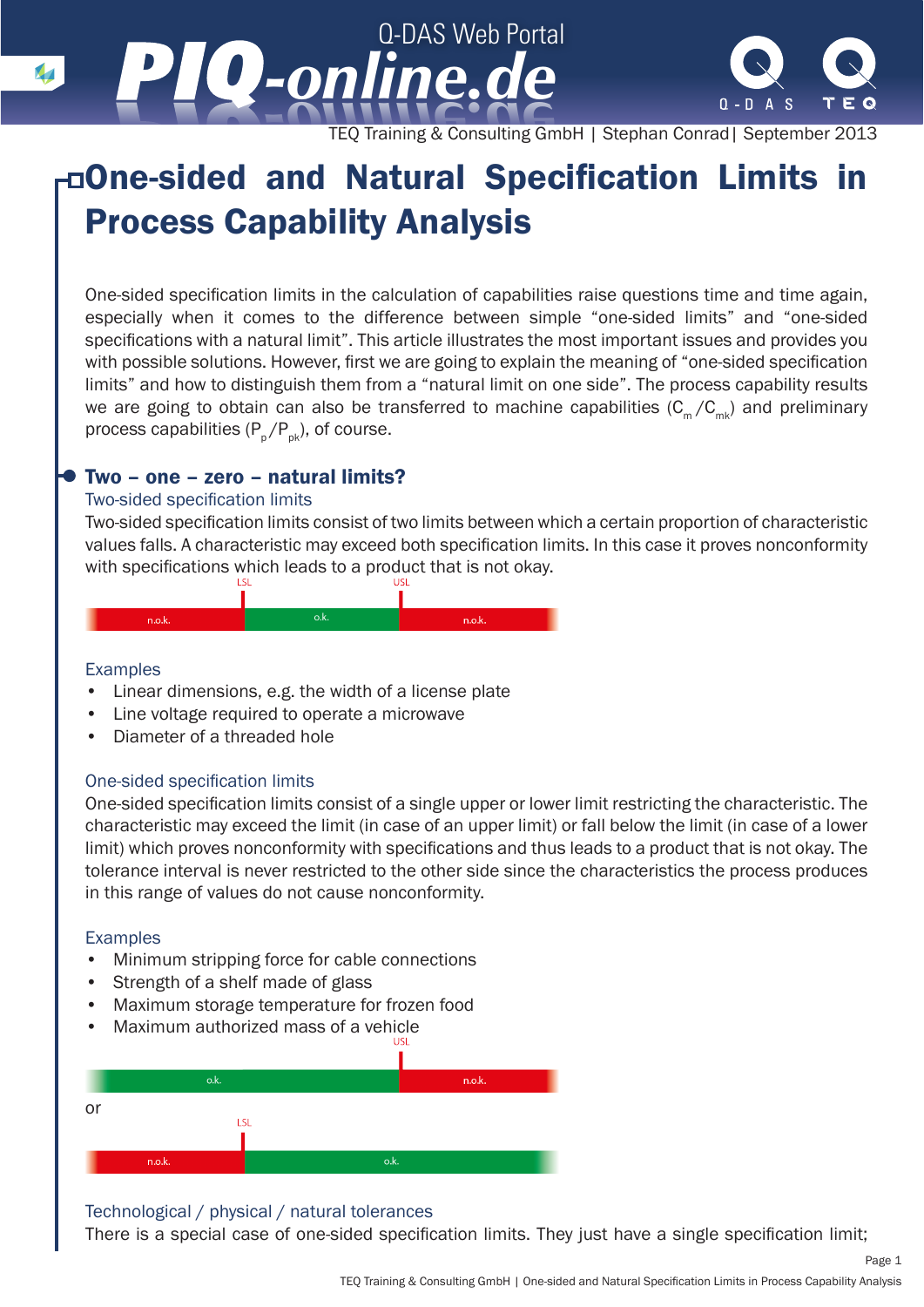



however, they also consist of a second limit – a natural limit the characteristic is not able to exceed for technological or physical reasons. Moreover, this "natural" limit often equals the target value of a process, i.e. the "best possible" process result.

## Examples

- Flatness of a table top (it cannot be flatter than flat...)
- Roundness of a shaft (it cannot be rounder than round…)
- **Imbalance**
- Absolute value of the true position



An additional special feature about technological / physical limits is that the "natural" limit is even the only kind of specification limit that the characteristic recognizes "of its own accord". A characteristic is able to exceed any limit specified by any design engineer; however, it is not able to exceed a natural limit. Processes are unable to exceed these limits and will adapt to the respective situation. The result is on the one hand that...

- processes with a natural limit tend to produce a skewed distribution as soon as their values approach the "natural" limit. On the other hand…
- the variation range of a stable and qualified process is clearly restricted to the area between the specification limit and the technological / physical / natural limit.

This kind of limit is simply referred to as "natural limit" in the following.

The game "Pitch and Toss" illustrates the phenomenon of a skewed distribution very well. The players throw a coin at a wall and the coin landing closest to the wall is the winner. This process will always lead to a skewed distribution of tosses. However, if you replace the wall by a white line on the floor, you will get a nice and clean normal distribution, even though the players' behaviour is the same.

# How do these specification limits affect the calculation of capabilities?

## Two-sided specification limits

The method you use to calculate capabilities in case of two-sided specification limits is generally known.

- $\cdot$  C<sub>p</sub> describes the relationship between the tolerance and the 99.73% process spread.
- $C_{pk}$  describes the relationship of the distances between the "middle of the distribution and the critical specification limit" and the "middle of the distribution and the process variation limit".

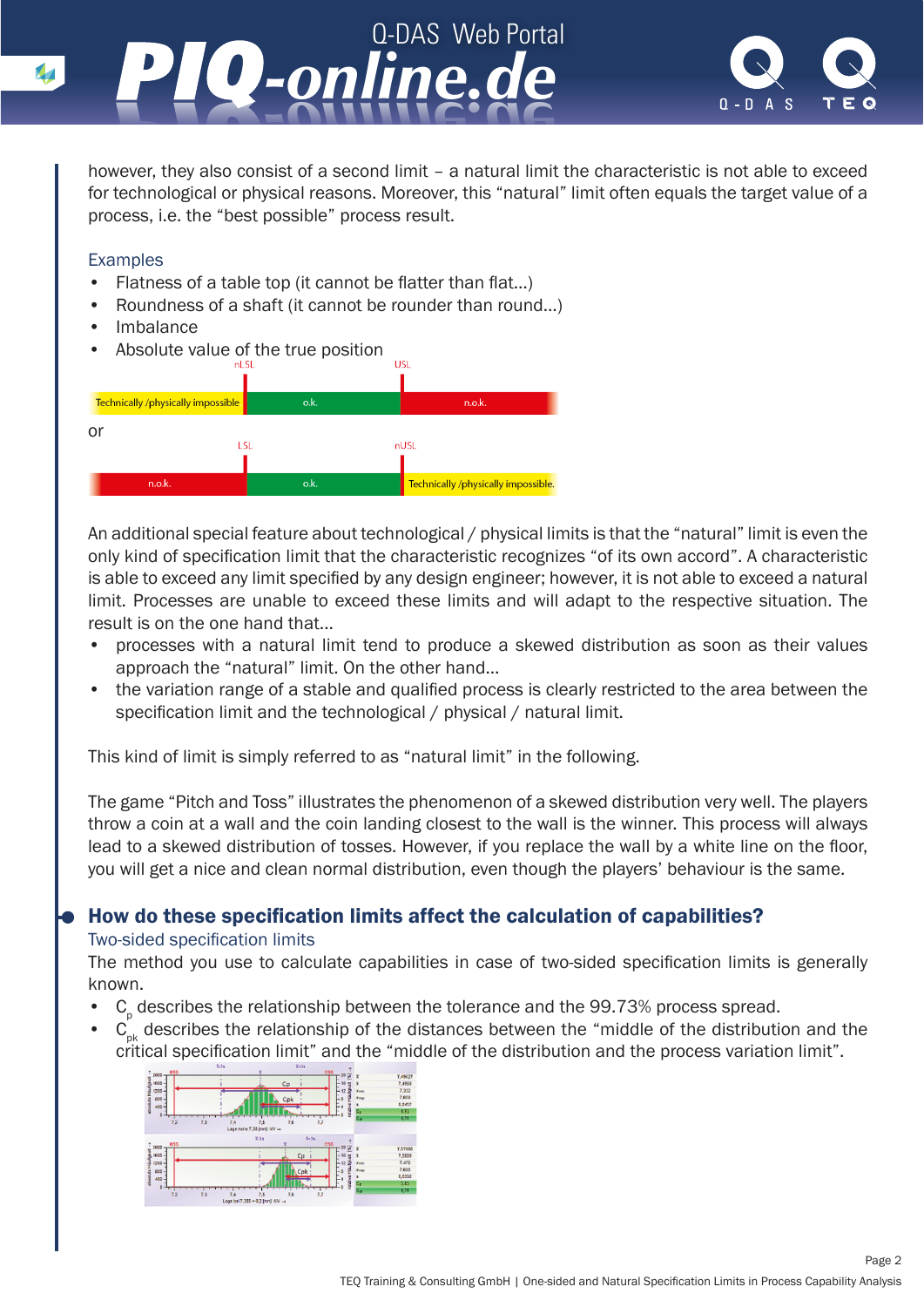



The following rules also apply to two-sided specification limits.

- $C_{pk}$  is always less than or equal to  $C_{p}$  ( $C_{pk} \le C_{p}$ ).
- When the process is centred in the tolerance interval,  $C_{pk} = C_{p}$ .
- $C_{nk}$  describes the "actual quality".
- $C_p$  describes the "maximum obtainable process quality".

## One-sided specification limits

Since a second limit is missing in case of one-sided specification limits, you cannot calculate the tolerance width and thus  $\mathtt{C}_{{}_{\mathrm{p}}}$ .

- $C_p$  cannot be calculated.
- $C_{pk}$  describes the "actual quality".



Unfortunately, there are cases where the "actual quality" of two completely different processes seems be identical (see example above). The capability indices do not indicate the fact that the second process includes less variation but is closer to the specification limit. Both processes have a  $C_{nk}$  amounting to 1.71 and seem to be equally suitable for the respective task. At least by now we have come to realize that the "actual quality"  $C_{pk}$  expresses only refers to the characteristics' quality of "not exceeding specification limits". Capability, however, means much more; it is more than just another word for fraction nonconforming. Of course, the second process indicates a higher potential and has a considerably higher process-inherent quality due to its minor variation. This type of information is only provided by the relationship between  $\textsf{C}_{_{\sf{p}}}$  and  $\textsf{C}_{_{\sf{pk}}}$ .  $\textsf{C}_{_{\sf pk}}$  alone is not able to offer this kind of information and  ${\sf C}_{_{\sf p}}$  cannot be calculated in case of one-sided limits.

## Technological / physical / natural tolerances

What happens to a one-sided specification limit having a natural limit on one side? Even in this case,  $C_{nk}$  describes the "actual process quality". However, the absolute limit opens up the unique opportunity to describe the differences in process-inherent quality. You just have to replace the missing second limit with the available natural limit and you will be able to calculate a kind of "pseudo"  $\mathsf{C}_{{}_{\mathrm{p}}}$  clearly showing the differences between the processes.



In this case, the following rules apply.

- $C_{nk}$  describes the "actual quality".
- $\,$  C<sub>pk</sub> might exceed C<sup>\*</sup><sub>p</sub> and thus indicate that the process is closer to the natural and "good" limit.
- $C_p$  does not describe the "maximum obtainable process quality".

Page 3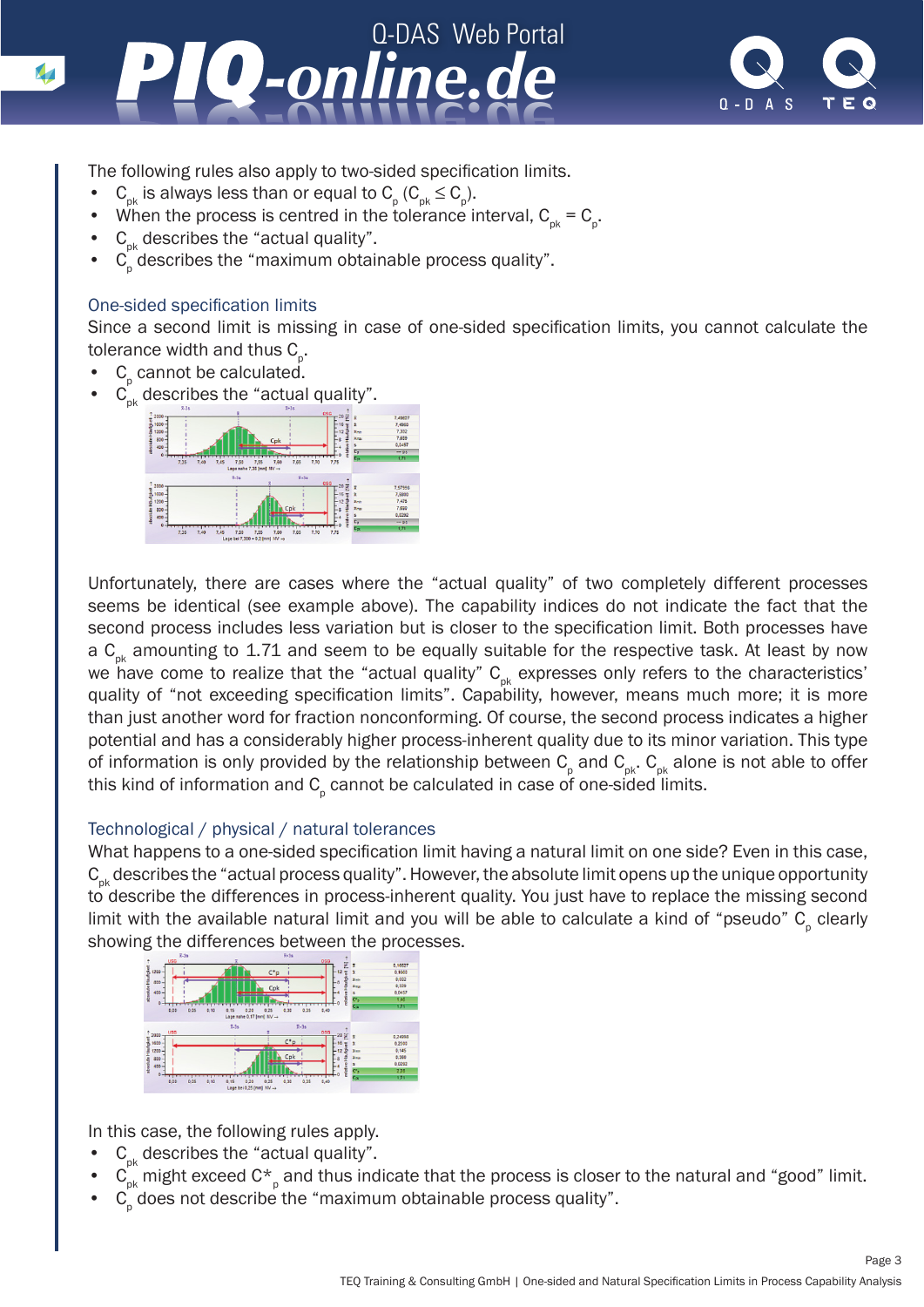



Since this C $\star_{_{\rm{p}}}$  value is a special kind of C $_{_{\rm{p}}}$ , it is important to highlight this fact in form sheets. qs-STAT offers several options to underline the nature of this value. As shown in the graphic above, you may add a star to this C $^{\star}{}_{_{\rm p}}$  value. Moreover, the software is able to illustrate natural limits in the form of a dashed line. Eventually, codes 15 and 915 as well as the colour coding in form sheets provide a clear indication. Additionally, you may specify in the evaluation strategy whether you want to apply  $\mathsf{C^{\star}}_{_{\mathsf{p}}}$  to assess the quality of a process automatically.

## Industry practice

In the manufacturing industry, this option is applied in various ways. You are provided with three typical interpretations in the following. The companies mentioned below have configured and released the respective structures in qs-STAT.

| Aim:        | "We want to collect all available information; however, we evaluate characteristics with a<br>natural limit only; this evaluation is based on $C_{\alpha k}$ ." |
|-------------|-----------------------------------------------------------------------------------------------------------------------------------------------------------------|
| Solution:   | Calculate $C_{p}$ , show the result but do not evaluate this statistic based on a limit.                                                                        |
| Applied by: | <b>GM Powertrain and Volkswagen</b>                                                                                                                             |
| Aim:        | "Our process landscape needs processes with a minimum variation. This is why we<br>demand $C_{p} \ge 1$ .xx and $C_{pk} \ge 1$ .yy."                            |
| Solution:   | Specify a reasonable limit for $C_{0}$ .                                                                                                                        |
| Applied by: | Renault or as an example even the "Q-DAS 1 Part" evaluation strategy                                                                                            |
| Aim:        | "We are satisfied with the evaluation of $C_{\text{pk}}$ , $C_{\text{p}}$ is less important for us."                                                            |
|             | These companies often tell us that they do not want to confuse their employees with<br>necessary exceptions.                                                    |
| Solution:   | Just do without the calculation.                                                                                                                                |
| Applied by: | Daimler, BMW and Bosch                                                                                                                                          |

# Thinking out of the box

The approach to use natural limits as "pseudo" specification limits is not restricted to this kind of application.

It is common practice in measurement system analyses to calculate the statistics  $C_g/C_{gk}$  and %GRR based on natural limits. It is thus obvious that you calculate the expected variation range in case of two-sided limits from the natural and the specified limit, so the calculation is identical. You always evaluate C<sub>g</sub> only at a specific limit!

Some graphics that are based on standardisations require two specified limits. As an example, a box plot having a standardised scale will not show any characteristic when there is only one limit available. This is just one of many reasons to specify natural limits.



Searching for descriptive distributions, it may be reasonable to restrict the offset parameters of a distribution to a range that is feasible in practice. This is another reason for specifying a natural limit.

Page 4